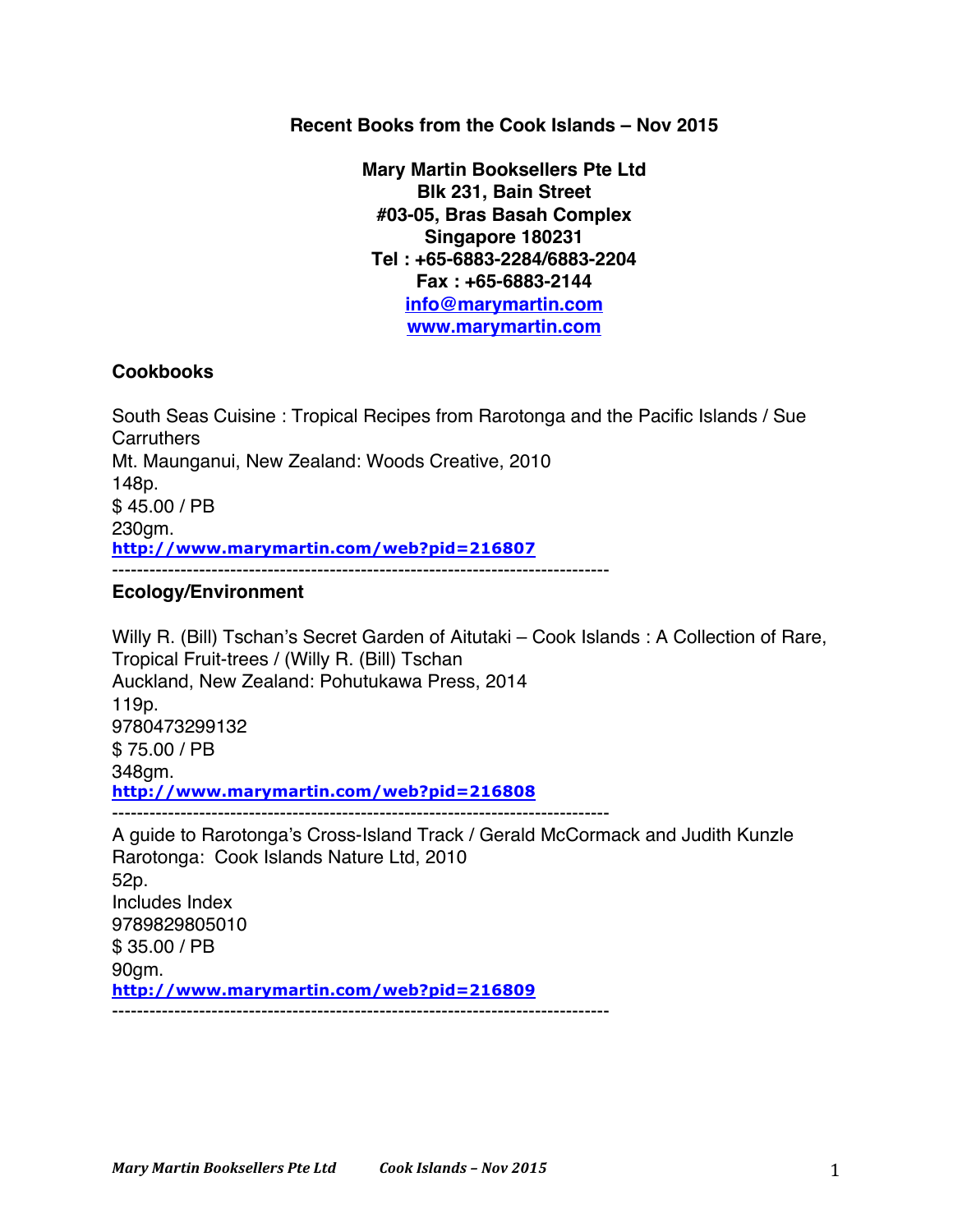## **General**

Tereora College 2014 Rarotonga: Year 13 Digitial Technology, Tereora College, 2014 54p. \$ 20.00 / PB 242gm. **http://www.marymartin.com/web?pid=216810** --------------------------------------------------------------------------------

Rarotonga, Cook Islands / (Ed) Noel Bartley Revised Ed. Ratotonga: South Pacific Publishing Limited, 2014 98p. 9789829805218 \$ 69.90 / PB 406gm.

Photography Book **http://www.marymartin.com/web?pid=216811**

--------------------------------------------------------------------------------

Aitutaki, Cook Islands / (Ed) Noel Bartley Revised Ed. Ratotonga: South Pacific Publishing Limited, 2014 98p. 9789829805225 \$ 69.90/ PB 404gm.

Photography Book **http://www.marymartin.com/web?pid=216812** --------------------------------------------------------------------------------

### **History**

Memoirs of Makea Nui Teremoana Ariki CBE : Memoirs of a Rarotongan Queen / Eva Saar Rarotonga: Paula Lineen, 2014 175p. Includes Bibliography \$ 95.00 / PB 586gm. **http://www.marymartin.com/web?pid=216813** --------------------------------------------------------------------------------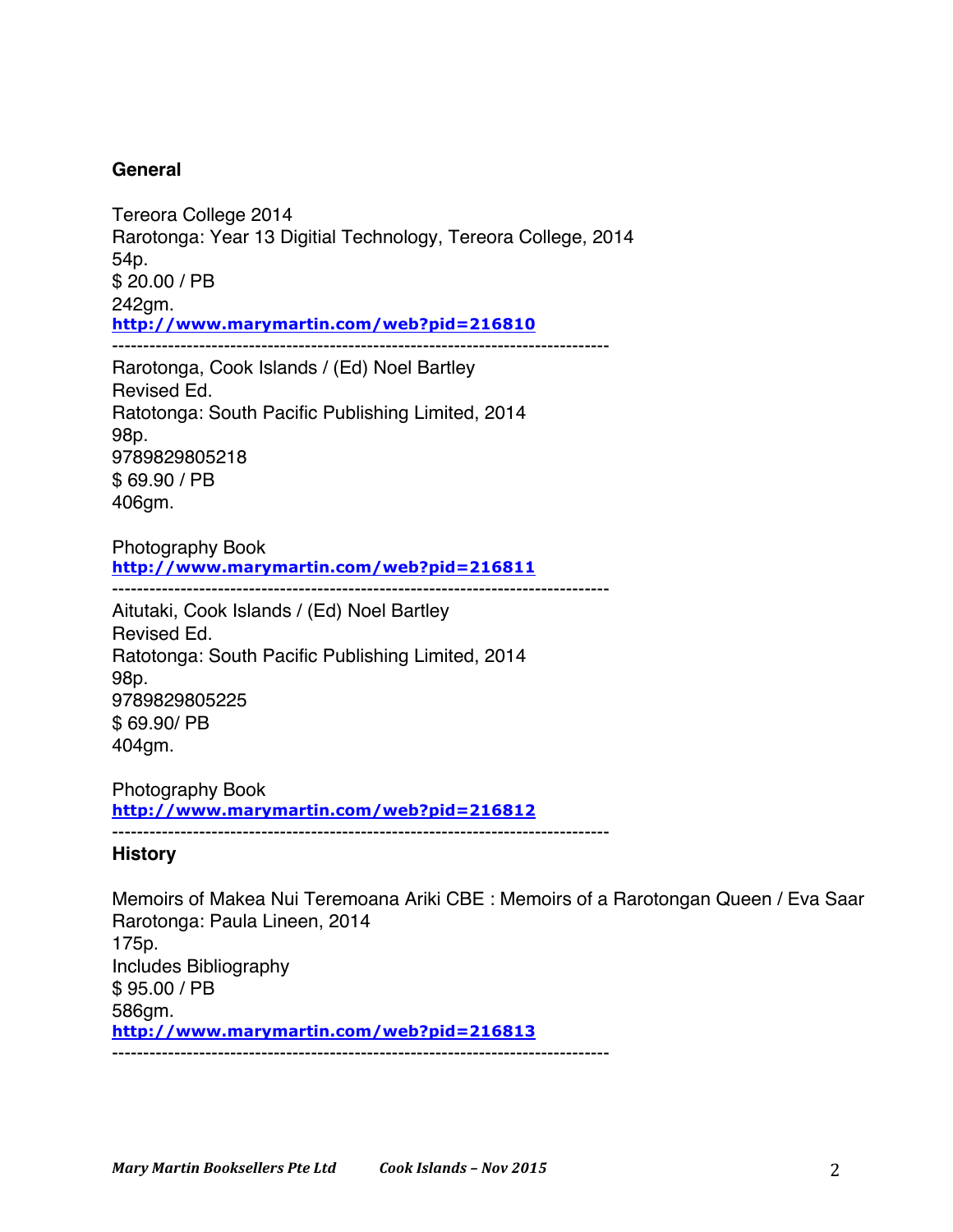"Story of the C.I.P.A." : Economic and Industrial unrest in the Cook Islands 1945 to 1950 / Howard Henry Rarotonga: Sovereign Pacific Publishing Company, 2013 viii, 178p. 095823387X \$ 75.00 / PB 528gm. **http://www.marymartin.com/web?pid=216814** -------------------------------------------------------------------------------- "My Heritage has a Future" : A Collection of Historical Stories from the Cook Islands / Howard **Henry**  $2^{nd}$  Ed. Rarotonga: Sovereign Pacific Publishing Company, 2014 viii, 210p. Includes Bibliography 0958233875 \$ 75.00 / PB 622gm. **http://www.marymartin.com/web?pid=216815** -------------------------------------------------------------------------------- History of Rarotonga : Up to 1853 / Taira Rere Reprinted in 2014 Rarotonga: Taira Rere, 1982 x, 114p. \$ 79.90 / PB 338gm. **http://www.marymartin.com/web?pid=216817** -------------------------------------------------------------------------------- The Gospel Comes to Rarotonga / Taira Rere Reprinted in 2014 Rarotonga: Taira Rere, 1980 xxiv, 68p. \$ 69.90 / PB 258gm. **http://www.marymartin.com/web?pid=216818** -------------------------------------------------------------------------------- "The Book of Tetaura-Raru" : Henry Family of the Cook Islands : Our Genealogy of 1000 Years / Howard Henry  $3<sup>rd</sup>$  Ed. Rarotonga: Sovereign Pacific Publishing Company, 2013 x, 240p. Includes Bibliography 0958233861 \$ 75.00 / PB 714gm.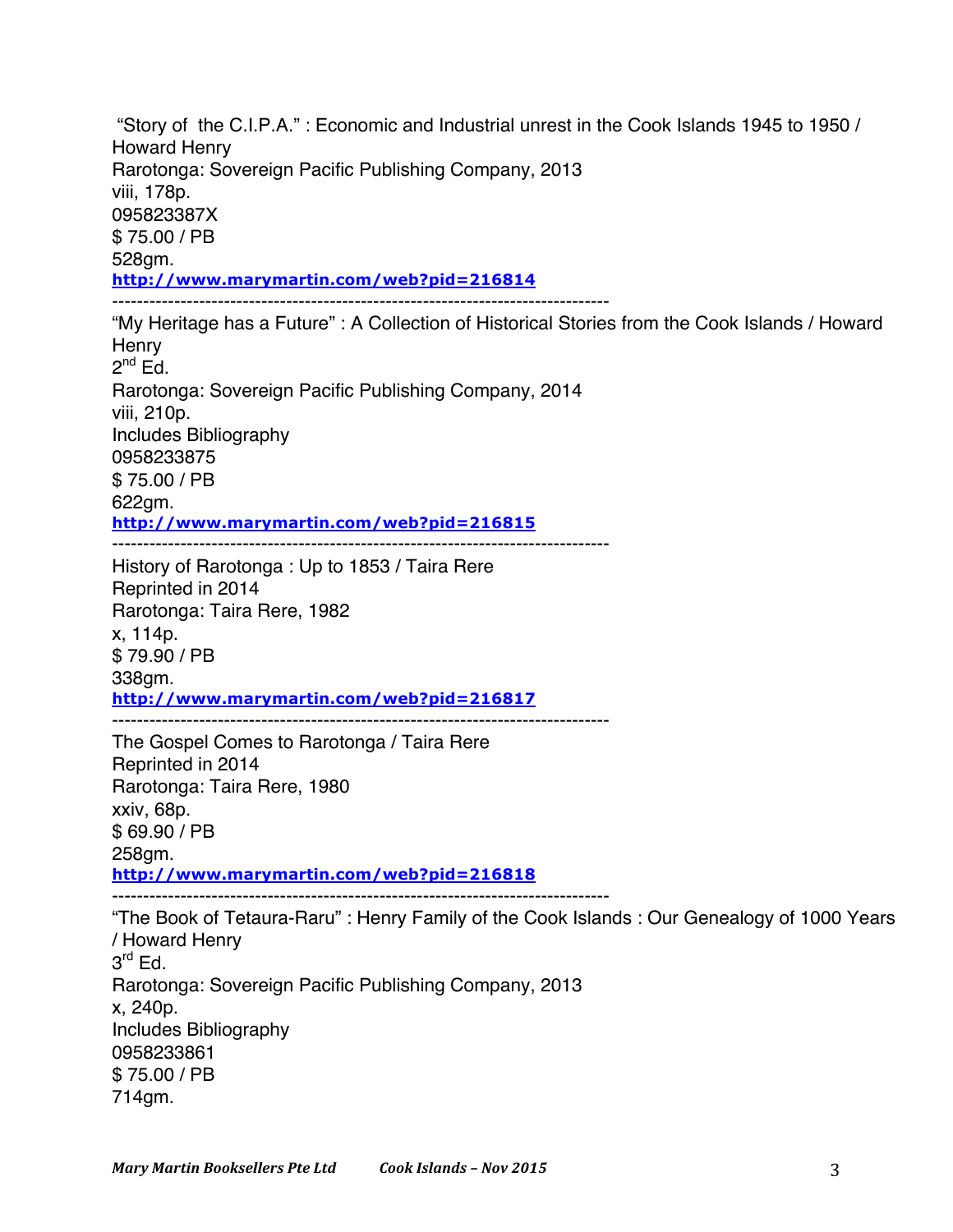#### **http://www.marymartin.com/web?pid=216816**

--------------------------------------------------------------------------------

My Kotuku of the South Seas : Living and Loving in Rarotonga, A Memoir / Helen Henry Rarotonga: Helen Henry, 2013 286p. 9781479787975 \$ 75.00 / PB 462gm. **http://www.marymartin.com/web?pid=216819** --------------------------------------------------------------------------------

"Genesis of the Coconut Tree" and other Pre-European Stories from Mangaia, Cook Islands / Howard Henry Rarotonga: Sovereign Pacific Publishing Company, 2014 68p. Includes Bibliography 0958233852 \$ 32.00 / PB 116gm. **http://www.marymartin.com/web?pid=216820** --------------------------------------------------------------------------------

Wreck of the "Maitai" and other "Ship Wreck" stories form the Cook Islands / Howard Henry Rarotonga: Sovereign Pacific Publishing Company, 2014 68p. Includes Bibliography 0958233899 \$ 32.00 / PB 116gm. **http://www.marymartin.com/web?pid=216821** --------------------------------------------------------------------------------

"Tumu-te-Varovaro" : A Collection of Pre-European Stories from Rarotonga, Cook Islands / Howard Henry Rarotonga: Sovereign Pacific Publishing Company, 2015 68p. Includes Bibliography 095823389-K \$ 32.00 / PB 116gm. **http://www.marymartin.com/web?pid=216822** -------------------------------------------------------------------------------- "The Coral Route" : and other "Short Stories" from Cook Islands / Howard Henry

Rarotonga: Sovereign Pacific Publishing Company, 2015 68p. Includes Bibliography 0958233823 \$ 32.00 / PB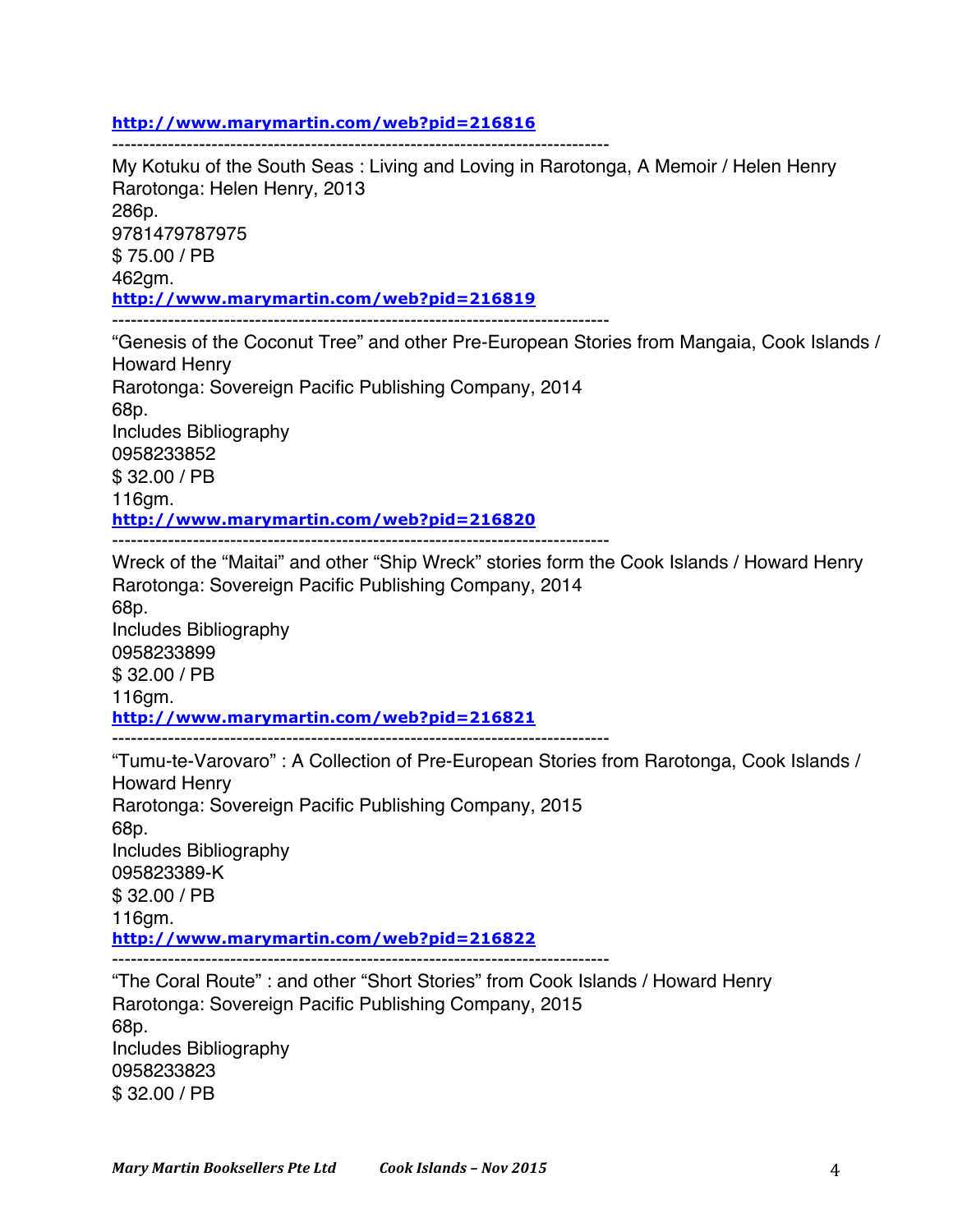116gm. **http://www.marymartin.com/web?pid=216823**

-------------------------------------------------------------------------------- "The American Raft" and other "Short Stories" from Cook Islands / Howard Henry Rarotonga: Sovereign Pacific Publishing Company, 2014 68p. Includes Bibliography 0958233892 \$ 32.00 / PB 110gm. **http://www.marymartin.com/web?pid=216824** -------------------------------------------------------------------------------- "Tatou Ipukarea" : Cook Islands : "Road to Self-Government" : 4 August 1965 Rarotonga: Sovereign Pacific Publishing Company, 2015 72p. Includes Bibliography 0958233837 \$ 45.00 / PB 126gm. **http://www.marymartin.com/web?pid=216825** -------------------------------------------------------------------------------- South Seas : My Stories / Wolfgang Losacker Hamburg : Feldhaus Verlag, 2013? 192p. 3882642742

326gm. **http://www.marymartin.com/web?pid=216826**

--------------------------------------------------------------------------------

Practice Under Palm Trees : The South Seas Doctor / Wolfgang Losacker Hamburg : Feldhaus Verlag, 2013? 207p. 3882643420 \$ 75.00/ PB 344gm. **http://www.marymartin.com/web?pid=216827** --------------------------------------------------------------------------------

**Law**

\$ 65.00 / PB

Laws of the Cook Islands 2014 Rarotonga : Parliament of the Cook Islands, 2015  $1v.$ \$ 140.00 / PB 800gm. **http://www.marymartin.com/web?pid=216828 --------------------------------------------------------------------------------**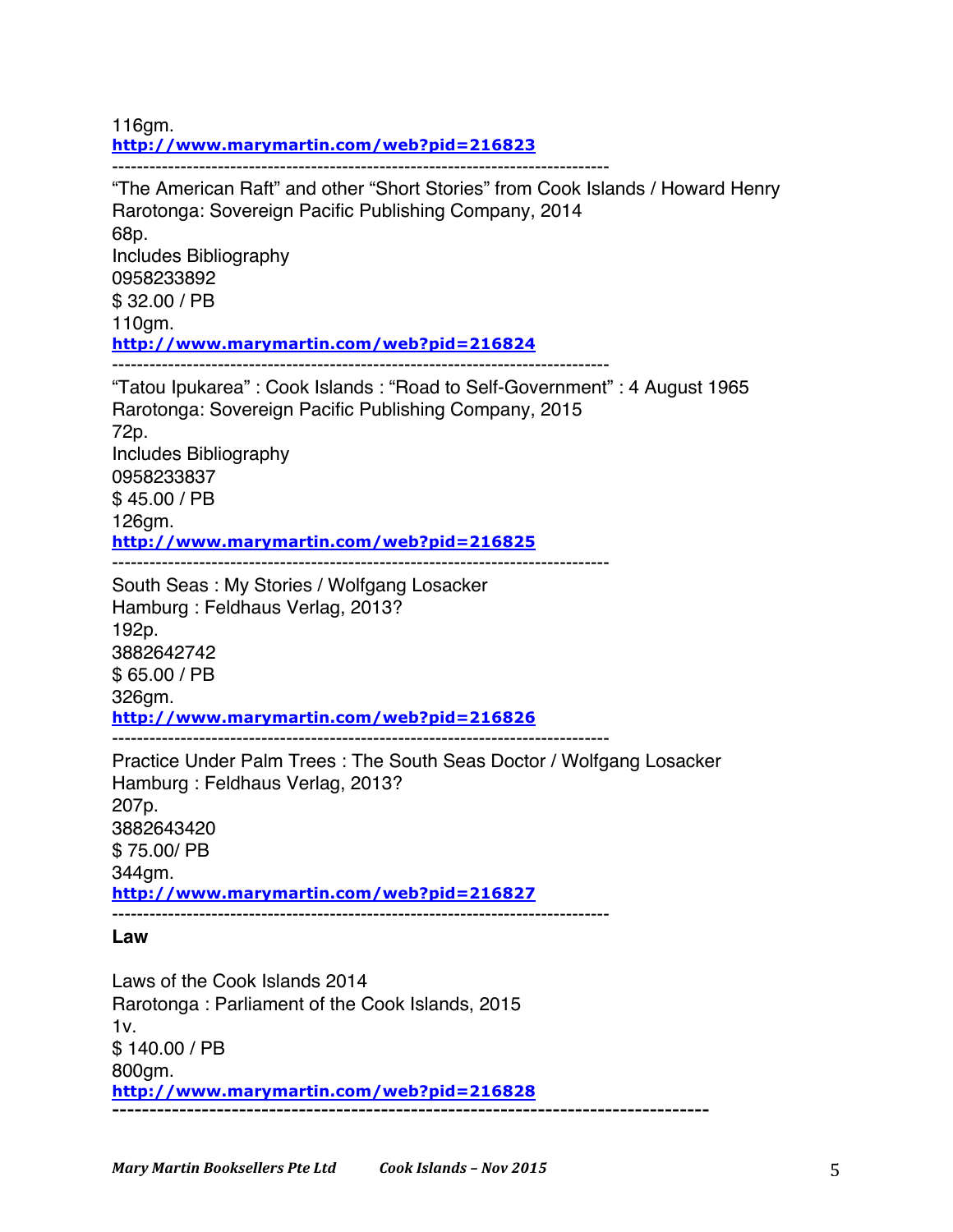# **Linguistics**

Maori Lessons for the Cook Islands / Taira Rere Rarotonga: Teuira Taira Rere, 2014? 94p. \$ 69.90 / PB 276gm. **http://www.marymartin.com/web?pid=216829** --------------------------------------------------------------------------------

A Dictionary of the Maori language of Rarotonga / Stephen Savage **Reprint** Rarotonga: Cooks Island Library and Museum Society Incorporated, 2012 462p. \$ 95.00 / PB 614gm. **http://www.marymartin.com/web?pid=216830** --------------------------------------------------------------------------------

Learning Rarotonga Maori : How to speak in ordinary situations / Makiuti Tongia Rev. Ed. Rarotonga: Tauranga Vananga-Ministry of Cultural Development, 1991 67p. 9822200137 \$ 25.00 / PB 96gm. **http://www.marymartin.com/web?pid=216831** --------------------------------------------------------------------------------

## **Literature**

E au tua ta'ito no Avaiki mai = Stories from Avaiko : Selected stories from Te au o Tonga Collected in the early 70's / Raitia Tepuretu (Ed) Marjorie Tua'inekore Crocombe, Ngatua'ine Maui & Carmen Temaa Avarua, Rarotonga: Ministry of Cultural Development, 2013 47p. 9789822200362 \$ 25.00 / PB 70gm. **http://www.marymartin.com/web?pid=216832**